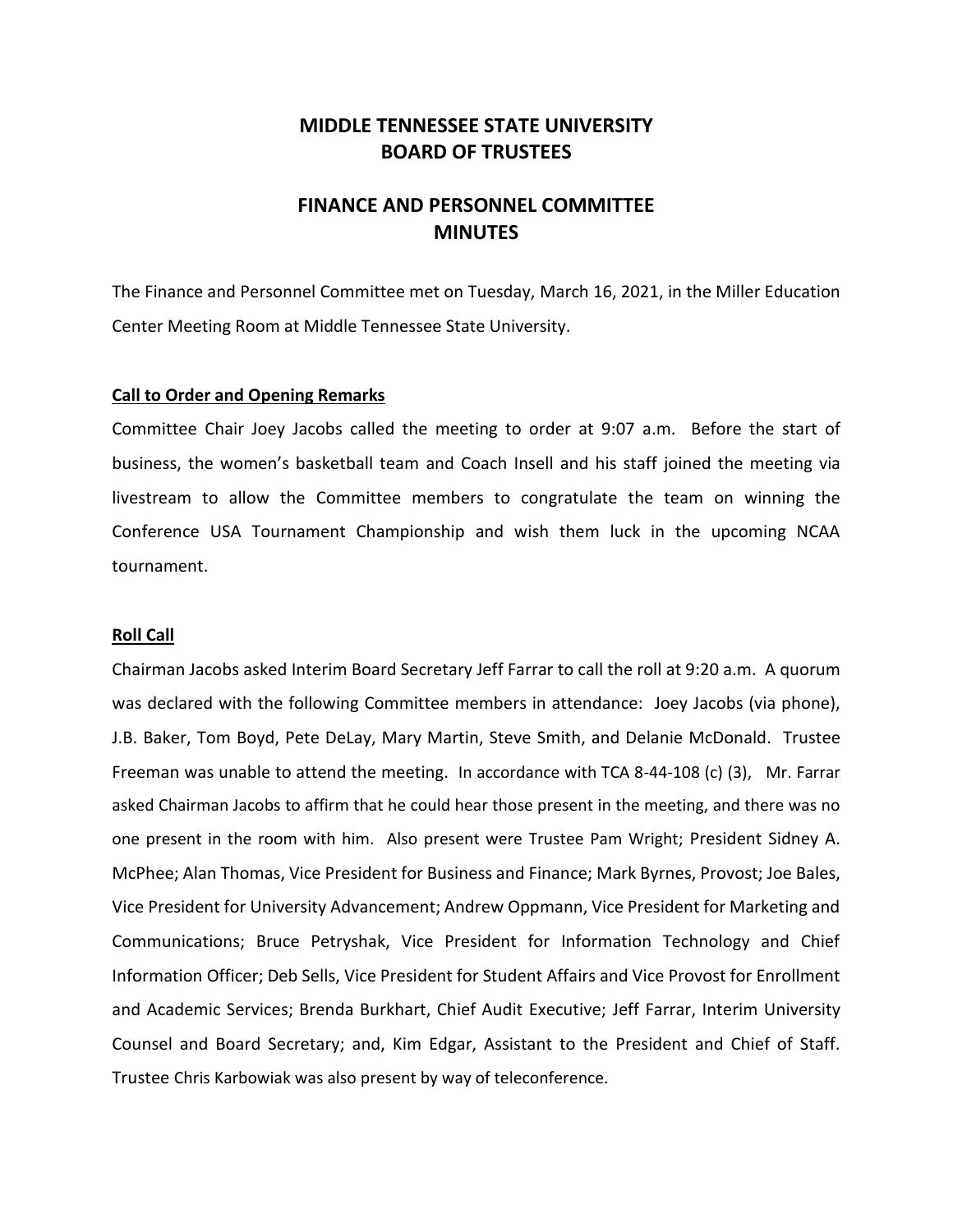## **Approval of Minutes - Action**

The first agenda item was the approval of the minutes from the November 10, 2020 Finance and Personnel Committee meeting. Trustee DeLay moved to approve the minutes from the November 10, 2020 meeting, and Trustee Baker seconded the motion. A voice vote was taken, and the motion to approve the minutes from the November 10, 2020 meeting of the Finance and Personnel Committee carried.

#### **Revisions to Policies - Action**

The second agenda item was a recommendation for approval of revisions to University Policies 641 and 730. Policy 641 Student Fees-Incidental Charges and Refunds was updated to include the charging of maintenance fees and tuition for the Winter Session. Policy 730 Campus Crisis and Emergency Management was revised to add an Academic Continuity Committee. The addition of this Committee to the policy was a SACS recommendation. Other revisions to Policy 730 were for minor edits and corrections. Trustee Martin stated that Policy 730 did not contain specific details concerning the membership structure and scope of the proposed Academic Continuity Committee and asked that approval be remanded until this information was added. Mr. Thomas responded that Policy 32 (University Committees) was being revised to include those details. Mr. Farrar informed the Committee that Policy 32 had already been revised to include the Academic Continuity Committee and will be effective in August. Mr. Thomas called on Mary Hoffschwelle, Associate Provost for Strategic Planning and Partnerships, to explain to the Committee how Policy 32 will address the scope, structure, and charge of the Academic Continuity Committee as proposed in Policy 730. Dr. Hoffschwelle stated that the revisions to Policy 32 were based on input from the Faculty Senate and members of the academic community. The proposed Academic Continuity Committee will have faculty representation by college, with six faculty members serving staggered three-year terms. The Committee's purpose is to ensure continuity of instruction, research, and service by evaluating needs and providing guidance during a campus crisis as proposed within Policy 730. Chairman Jacobs asked if Trustee Martin was comfortable with moving forward on approval of the policy. Trustee Martin responded that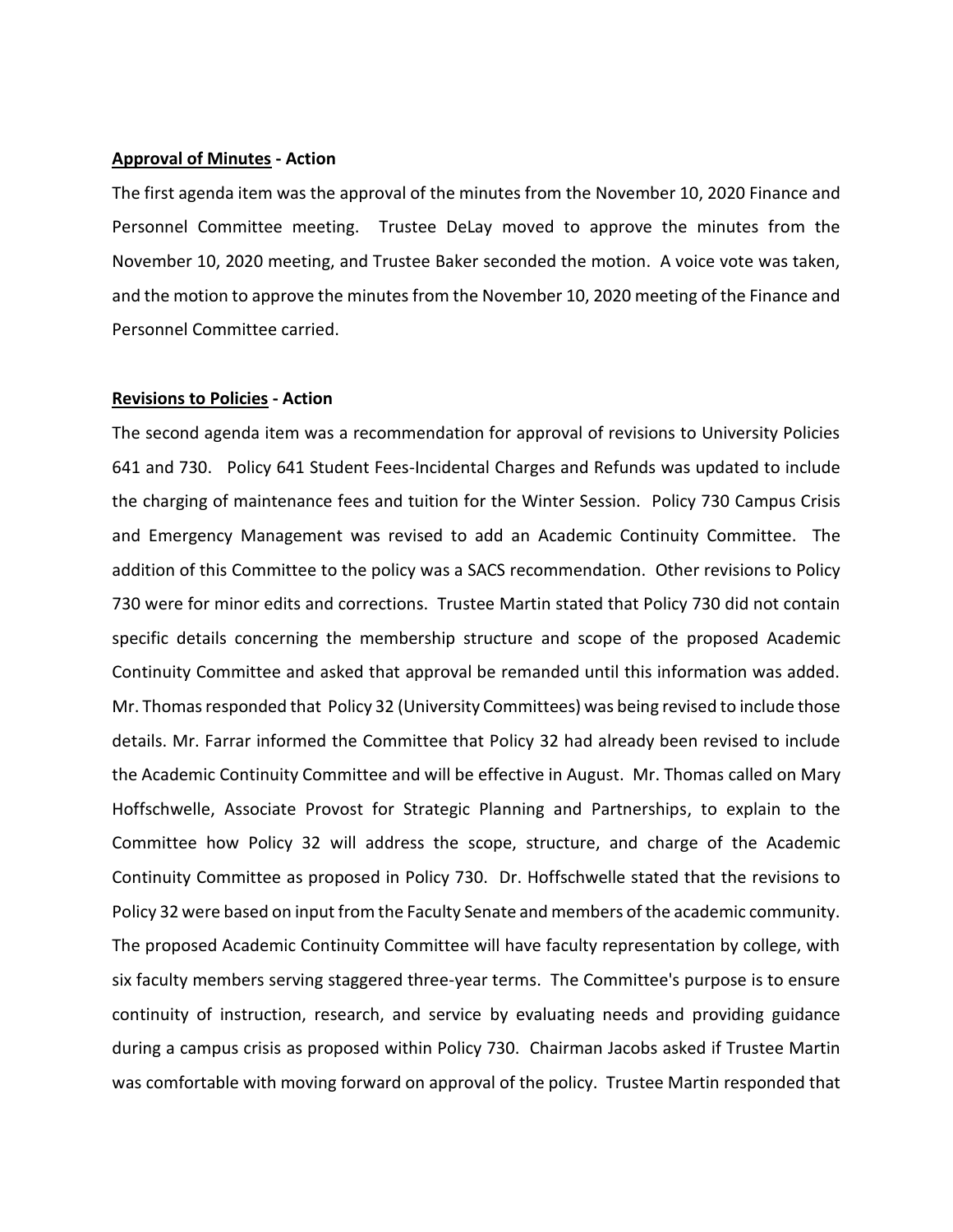the additional explanation and comments had addressed the central portion of her concern related to the scope and structure of the Committee. Mr. Thomas requested approval for both policies presented to the Committee. Chairman Jacobs suggested that motions for approval be taken separately for each one. Trustee Martin moved to approve the revision to Policy 641 Student Fees-Incidental Charges and Refunds. Trustee Delay seconded the motion. A voice vote was taken, and the motion to approve the revision to Policy 641 Student Fees-Incidental Charges and Refunds carried. Trustee Boyd then made a motion to approve the revisions to Policy 730 Campus Crisis and Emergency Management. Trustee Baker seconded the motion. A voice vote was taken, and the motion to approve the revision to Policy 730 Campus Crisis and Emergency Management carried.

## **University Budget Updates – Information**

The next agenda item was an update concerning the 2021-22 Governor's Budget. Mr. Thomas directed the Committee to the meeting materials containing THEC's analysis of the Governor's Budget related to higher education and an email to the campus and Board members summarizing the impact to the University. The Governor's recommendation for higher education funding included the capital outlay request for the Applied Engineering Building and all seven (7) of the capital maintenance requests submitted by the University.

Mr. Thomas informed the Committee that he and Dr. McPhee had attended budget hearings with the House Finance, Ways and Means Committee on Monday, February 22, and the Senate Education Committee on Wednesday, February 24. He noted that the need for new buildings and the future of online courses were areas of particular interest for the legislators during committee testimonies. Dr. McPhee expressed his appreciation to the Governor and state legislature for their capital outlay funding recommendations for MTSU for three consecutive years. He indicated that the University's proposal of facilities to house academic programs that reflect current economic developments and address the need to give students opportunities for hands-on experiences had been well received by the legislature.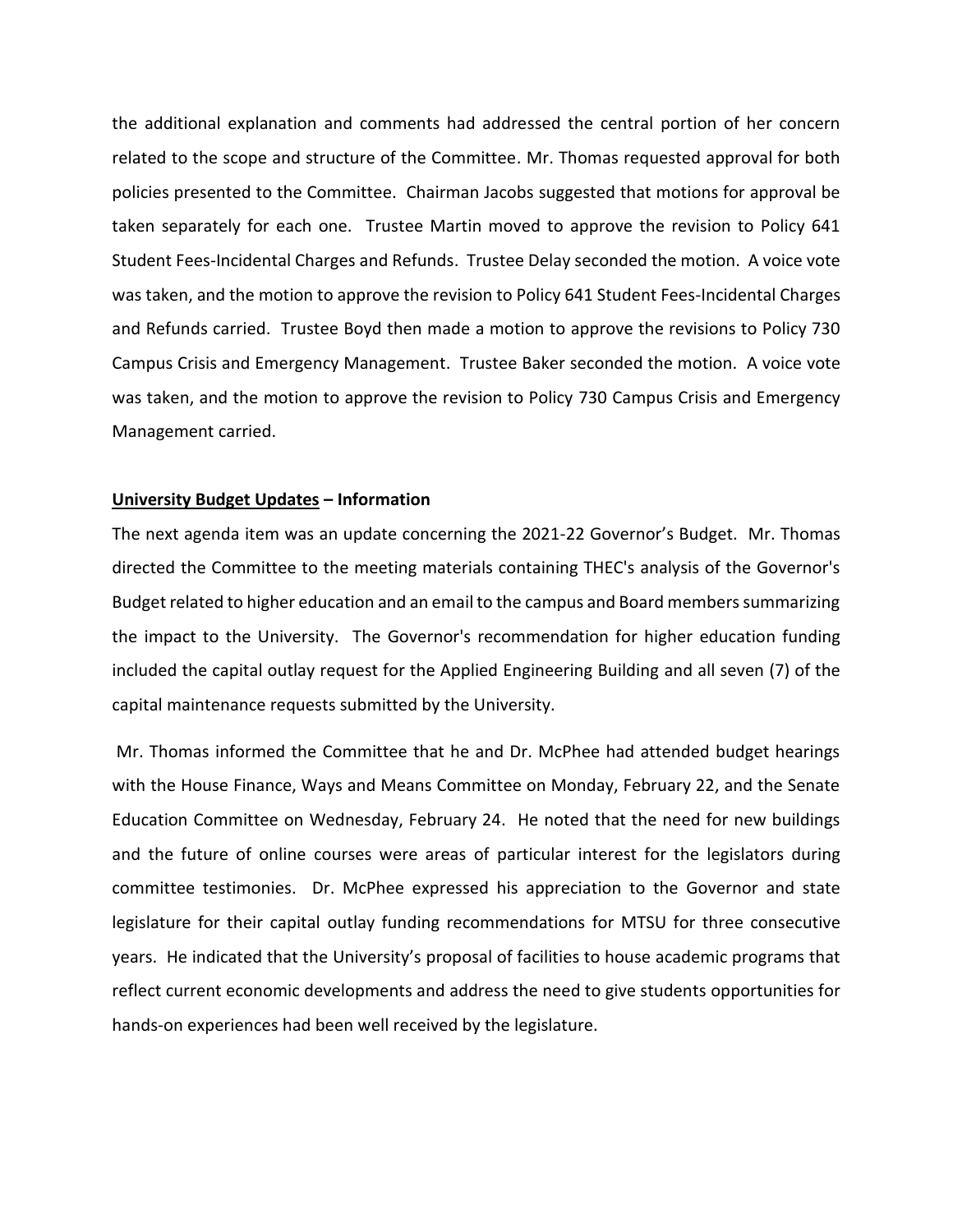The Governor's Budget also contained non-recurring funding of \$1.2 million for the Meharry Medical College partnership and \$2.6 million for the Data Science Institute. Partial funding for a 4.0 percent salary pool in the amount of \$4.5 million was also included. If approved, funding for 2.0 percent of the salary pool will be provided retroactive to January 1, with funding for the other 2.0 percent provided July 1, 2021. Other University revenue sources must be identified to cover the unfunded portion of the salary pool. Dr. McPhee stated that improving employee salaries had been his number one priority for several years and was hopeful that future salary increases would be fully funded under the Governor's Budget. He expressed appreciation to Board Chair Smith for his help in communicating University needs to the Governor's office, especially related to funding received for the Data Science Institute. He stated that overall funding for MTSU had turned out well. Mr. Thomas added that MTSU was the only LGI to receive funding for a unique project like the Data Science Pipeline initiative. The discussion then turned to funding for the Applied Engineering Building and the seven (7) capital maintenance projects included in the Budget. Board Chair Smith noted that this funding would provide approximately \$65 million in construction dollars to benefit the local economy if approved. Dr. McPhee responded that the Industrial Development Board often overlooks the millions of dollars generated by the University for Rutherford County in construction projects. Board Chair Smith requested the University determine the total dollar amount spent on construction and maintenance projects by the University over the past five years.

The final budget information item was a brief update on the status of the CARES Act funding. Mr. Thomas reminded the Committee that the first round of funding was received in April of 2020. Additional stimulus funding was received through the Coronavirus Response and Relief Supplemental Appropriations (CRRSA) Act passed by Congress on December 27, 2020. A third stimulus package, the American Rescue Plan Act of 2021, became public law on March 11, 2021. Mr. Thomas directed the Committee to the materials containing information concerning the first two stimulus packages: a CARES Act Funding Status Report and a summary of information related to the CRRSA Act Funding. The legislation passed in December (CRRSA) will provide approximately \$8.6 million in emergency student aid and approximately \$20 million in institutional aid. The funding will expire in one year; however, MTSU and other higher education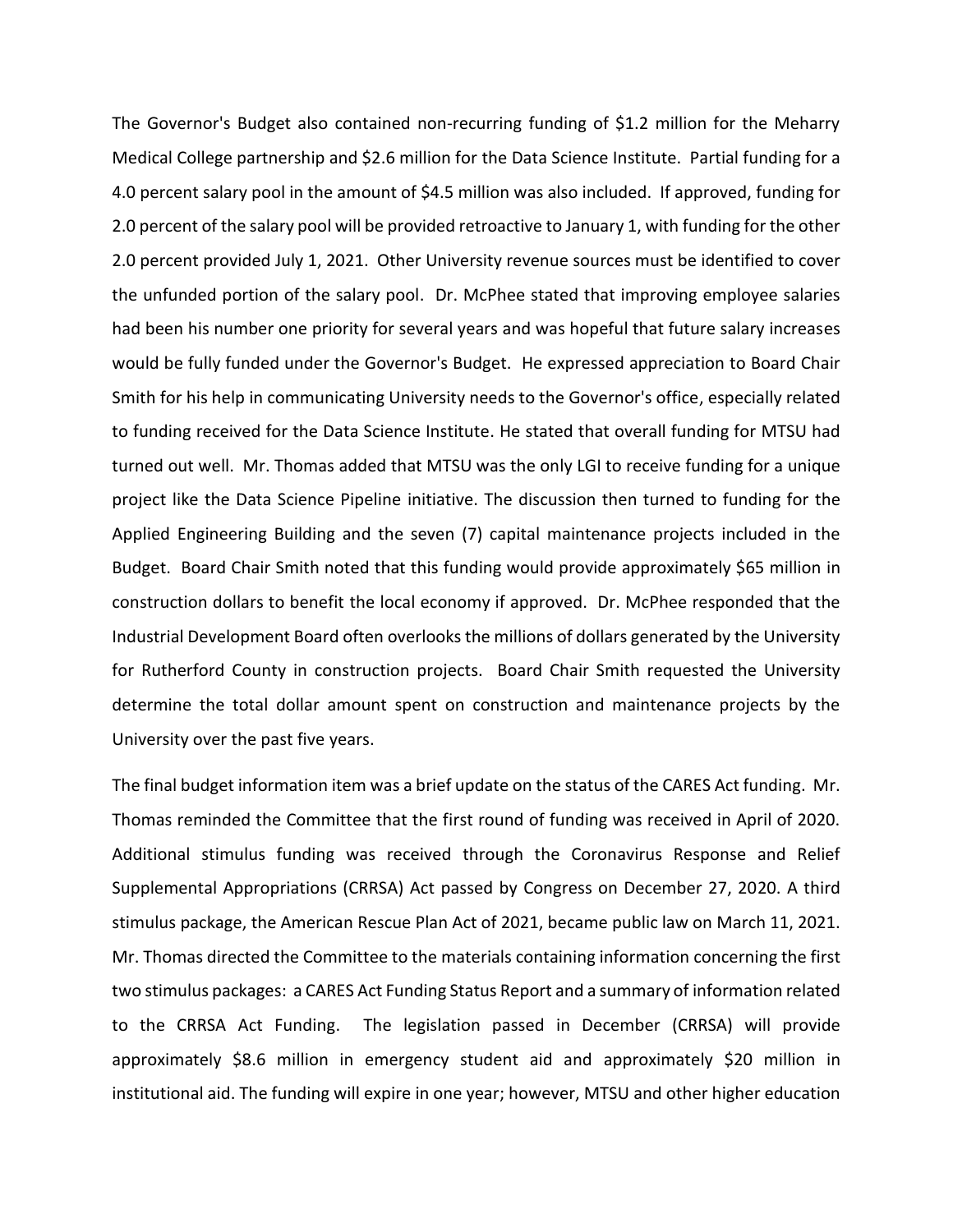institutions are still waiting for guidance from the U.S. Department of Education on how the institutional portion of the funds may be spent. Mr. Thomas then provided a brief summary of the American Rescue Plan Act of 2021 passed in the previous week. This legislation will provide an additional \$51 million to be split evenly between student grants and the institutional portion, with an additional \$2 million in the package for direct institutional use. The spending period for this funding has a possible expiration date of September 2023. Mr. Thomas indicated that spending guidance from the federal government is needed for this funding as well. Dr. McPhee noted that MTSU received the largest allocation of federal funding due to having the highest enrollment of Pell-eligible and first-generation college students compared to other public institutions.

# **Composite Financial Index – Information**

Next, Mr. Thomas presented information concerning the University's annual Composite Financial Index (CFI). He directed the Committee to the meeting materials containing the four (4) ratios that make up the overall CFI. Mr. Thomas informed the Committee that MTSU's CFI had decreased slightly from last year from 1.57 to 1.51. He attributed the decrease to the campus closing last March due to the pandemic and the related expenses that were not covered by stimulus funding until later on in the year. Once proper guidance is received concerning the use of the stimulus funding, the University will recapture much of those expenses, and the CFI ratio should return to what it was previously or possibly even increase.

Trustee Boyd noted that he did not find the CFI calculations to be useful indicators of the University's financial health and asked if reporting this information to the BOT was a requirement. Mr. Thomas responded that it was not and provided the Committee with some background information on the history of CFI reporting. Trustee Boyd suggested that the reporting be discontinued for future meetings. Board Chair Smith asked if it would be helpful to ask the Audit and Compliance Committee to make recommendations on this and other reporting items that may be unnecessary. Trustee Karbowiak agreed that this would be a topic for the Audit and Compliance Committee to consider. Trustee Boyd stated that discontinuing CFI reporting should be a Finance and Personnel Committee decision. Discussion ensued concerning whether a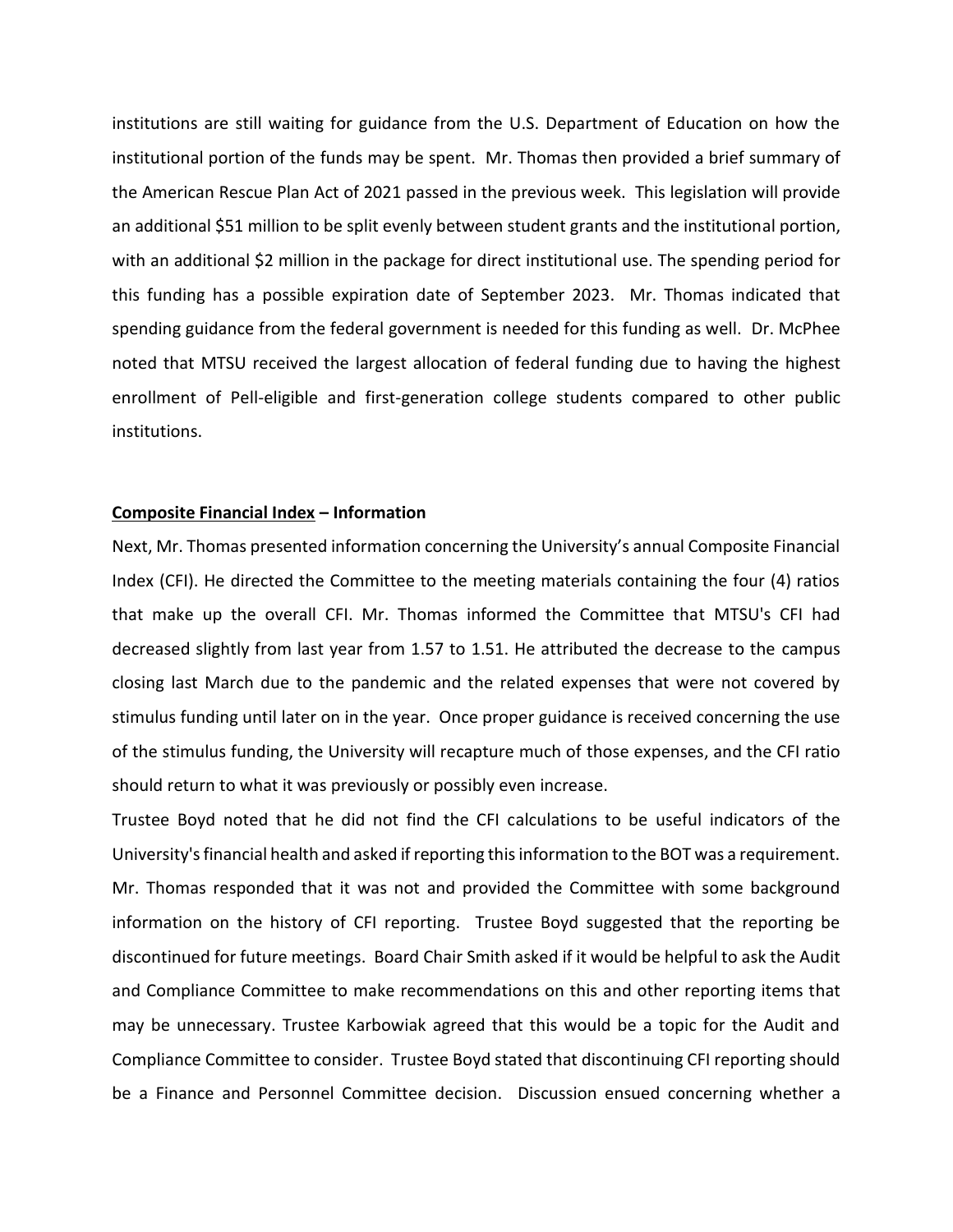motion should be made to eliminate the CFI information from future reporting or if a motion should be made to take the matter under advisement and voted on at a later date. Chairman Jacobs stated that he agreed with Trustee Boyd on not finding the CFI to be helpful in assessing the University's financial health and indicated he would be willing to entertain a motion to eliminate this item from future reporting. Trustee Martin made a motion to eliminate overall CFI from regular reporting to the Finance and Personnel Committee. Trustee Boyd seconded the motion. A voice vote was taken, and the motion to eliminate overall CFI from regular reporting to the Finance and Personnel Committee carried.

## **Capital Disclosures - Action**

For the final agenda item, Mr. Bill Waits, Assistant Vice President for Campus Planning, presented information concerning the FY 2021-22 Capital Disclosures. He reminded the Committee that disclosure of a capital project is the first step in the project approval process and indicates an institution is considering a large-scale project investment but does not obligate the University to carry out the work identified. In accordance with THEC Policy 4.0.6C, concerning disclosure of projects funded through bonds, gifts, grants, or local funds, MTSU submitted two projects as part of the FY 2021/2022 MTSU Capital Budget Request. The two projects, New Student Housing and the Student Athletic Performance Center, were approved at the June 16, 2020 BOT meeting and submitted to THEC on July 31. On January 14 of this year, MTSU had the opportunity to amend the FY 21/22 Capital Budget Disclosure request to THEC. Mr. Waits directed the Committee to the meeting materials for a summary of the proposed revisions, the original FY 21/22 Capital Budget Disclosure request, the amended FY21/22 Capital Budget Disclosure request, and the full MTSU disclosed project list as it will appear on July 1, 2021. He provided a summary of the revisions and noted that the amendments would be reflected in the MTSU disclosure list when they take effect on July 1, 2021.

Trustee Boyd asked if there is still as much need for new student housing given increased online education. Dr. McPhee responded that there is still a need to provide traditional students the college experience they are seeking by providing updated student housing, which is lacking at MTSU. The plan for new student housing is in line with MTSU's aspirational goal of being a major comprehensive university competing with other schools for the best and brightest students. Trustee Martin asked for the current number of students living on campus and how that compared with